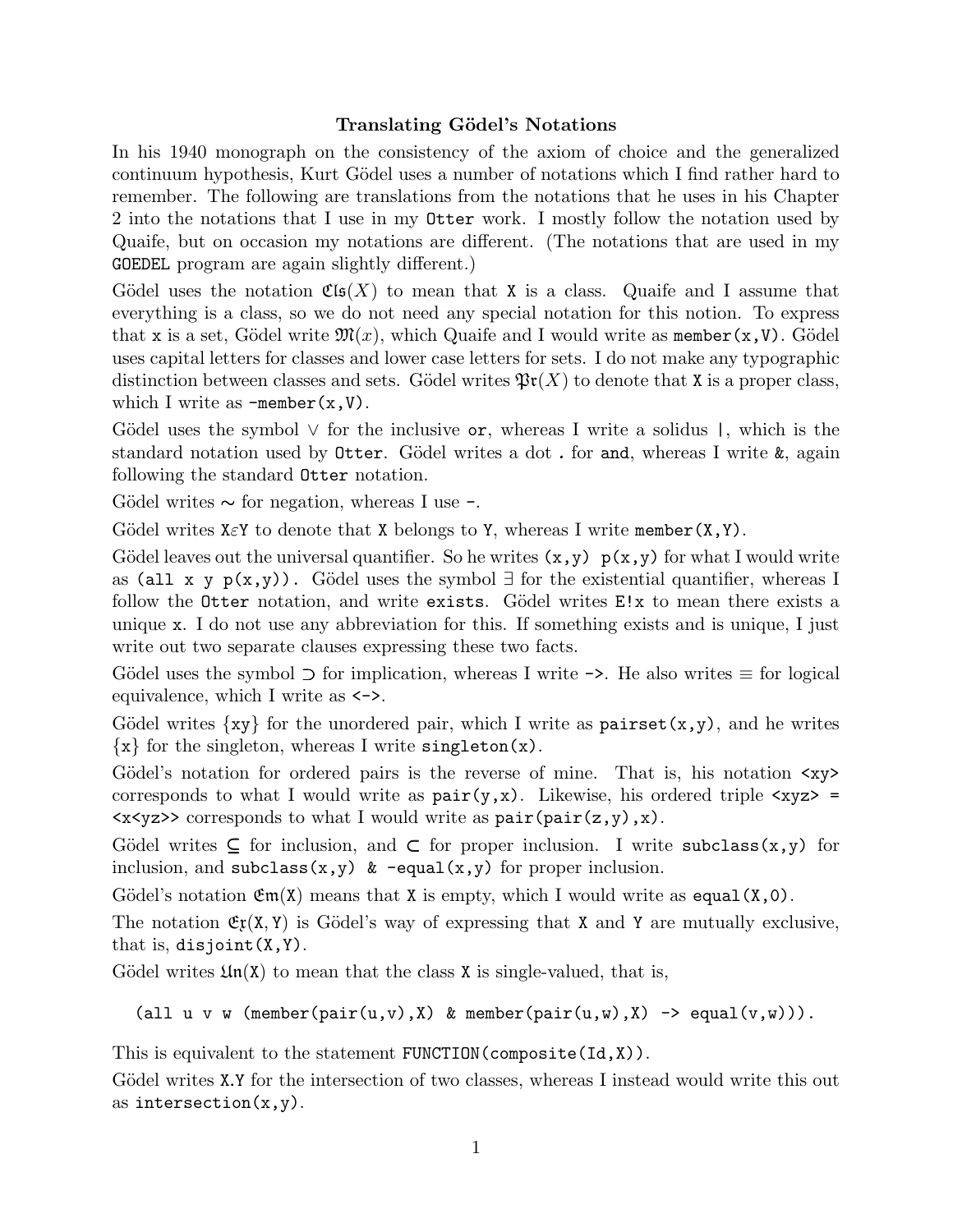Gödel writes  $-X$  for the complement of a class, which I write out as complement $(X)$ . Gödel writes  $\mathfrak{D}(X)$  for the domain of X, while I write  $D(X)$ . He writes  $\mathfrak{W}(X)$  for the range, while I write  $R(x)$ . He uses the term domain of values for the range. Gödel writes the axiom of choice as follows:

$$
(\exists A)\{(\mathfrak{Un}(A).(x)[\sim \mathfrak{Em}(x), \supset.(\exists y)[yz.x\prec yx>\varepsilon A]]\}
$$

The literal translation of this into my notation would be as follows:

```
(exists z (FUNCTION(composite(Id,z)) &
(all x (-equal(x,0) \rightarrow (exists y (member(y,x) & member(pair(x,y),z)))))).
```
Gödel uses the term direct product for the cartesian product, and he writes  $X \times Y$  for what I would write as cart(Y,X). Note that he reverses cartesian products just as he does with ordered pairs. He also writes  $X^2$  for cart( $X, X$ ) and  $X^3$  for cart(cart( $X, X$ ), $X$ ).

Gödel writes  $\Re\mathfrak{e}(\mathbf{X})$  to denote the fact that the class  $\mathbf{X}$  is a relation, that is what I would write out as subclass(X,cart(V,V)). Likewise, for a ternary relation he writes  $\Re \epsilon I_3(X)$ , and I would write this out as  $\text{subclass}(X, \text{cart}(\text{cart}(V,V),V))$ . If A is a relation, Gödel sometimes writes xAy for  $\langle xy \rangle \in A$ , that is, what I would write as member(pair(y,x),A).

For the inverse of a relation X Gödel uses a variety of notations, including  $X^{-1}$  and  $X$ . He uses the term converse relation, and for that reason, also the notations  $\mathfrak{Cnv}(X)$  and  $\mathfrak{Cnv}_1(X)$ . The only notation that I use is inverse $(X)$ .

The inverse is considered by Gödel to be a first converse. For ternary relations, Gödel also introduces what he calls a second and third converse. His notation  $\mathfrak{Cnv}_2(\mathbf{X})$  for the second converse is the same as what Quaife and I would call  $rotate(rotate(X))$ , and his third converse  $\mathfrak{Cnv}_3(X)$  is what Quaife and I call  $\text{flip}(X)$ .

For the union of two classes, Gödel writes  $X + Y$  and I write union(X,Y). He writes  $X - Y$ for the relative difference, which I write out in full as intersection( $X$ , complement( $Y$ )).

Gödel's notation for the restriction of a relation A to a class  $B$  is  $A[B,$  which I would write as intersection( $A, \text{cart}(B, V)$ ) or equivalently as composite( $A, id(B)$ ). Gödel writes  $A/B$ for what I write as intersection( $A, \text{cart}(V, B)$ ), or equivalently, composite(id( $B$ ), $A$ ).

Gödel's notation for the image is  $B''X$ , whereas I write  $image(B,X)$ .

The membership relation E used by Gödel is what I write as  $inverse(E)$ . The identity relation is called I by Gödel, but I denote it by Id.

Gödel denotes the composite of two relations by  $X|Y$ . This is equivalent to what I write as composite( $X, Y$ ). Note that in this case Gödel's notation is not the reverse of mine; he does not switch X and Y.

Gödel writes  $\mathfrak{U}_n(\mathbf{X})$  when the class **X** and its inverse are both single-valued. That is, if FUNCTION(composite(Id,X)) & FUNCTION(inverse(X)). Gödel writes  $\mathfrak{Fnc}(X)$  when X is a function, which I write as FUNCTION(X).

Gödel writes  $A'x$  for what Quaife and I denote by  $apply(A,x)$ .